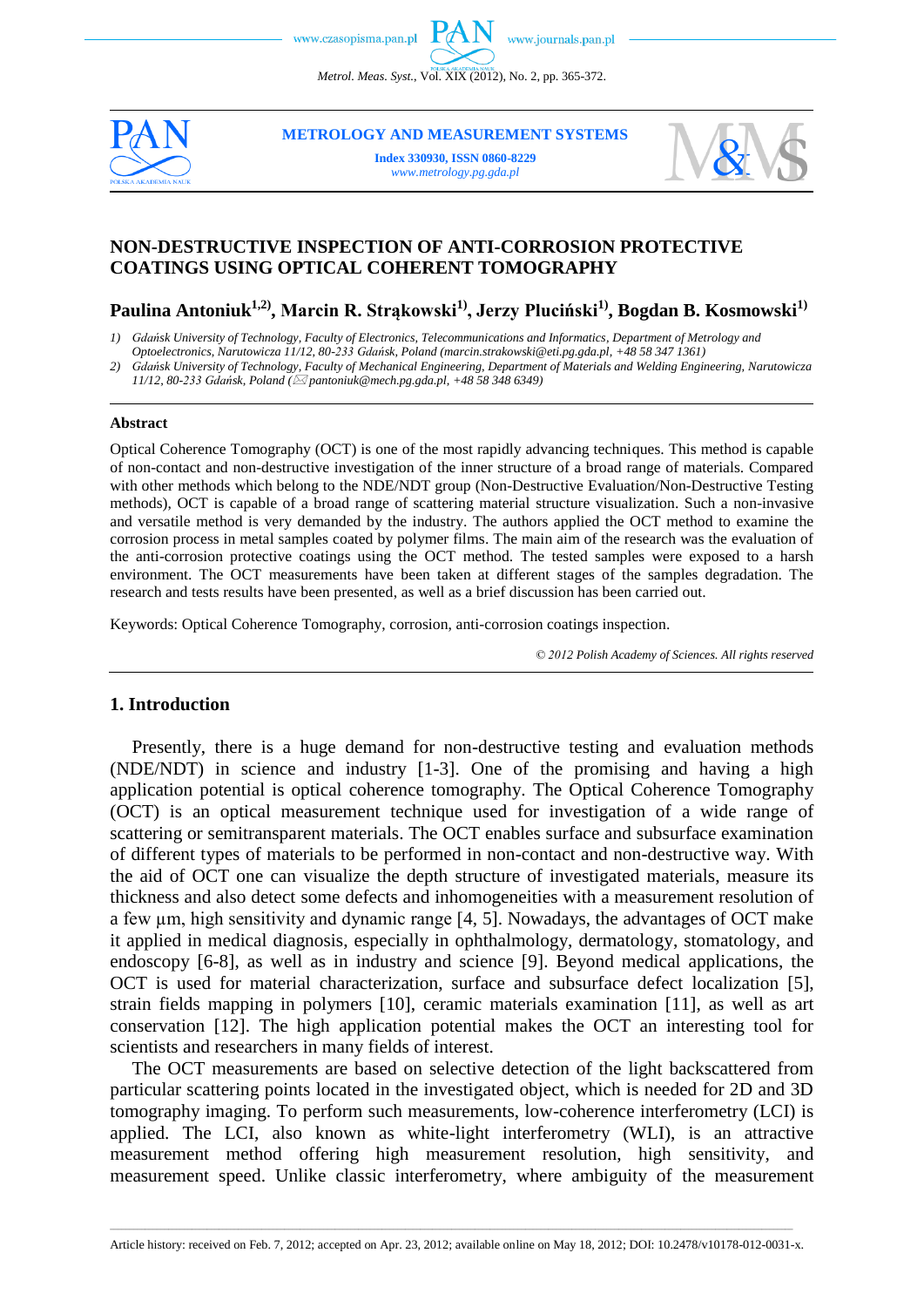

*P. Antoniuk, M.R. Strąkowski, et al.: NON-DESTRUCTIVE INSPECTION OF ANTI-CORROSION PROTECTIVE COATINGS…*

result often exists, LCI can provide an unambiguous (i.e. absolute) measurement result relatively easily.

The main classification of OCT systems is performed by measurement signal processing. Till now there are three generations of OCT systems. The first one is the time-domain OCT (TD-OCT). The measurement signal is processed in the time domain. Therefore, the TD-OCT systems need some mechanical movable parts for tuning the main interferometer. This causes a low imaging frame rate, which increases measurement time. The next generation belongs to spectral domain OCT systems. The interference signal is recorded by an optical spectrometer, which usually is made of an optical diffraction grating and an array of detectors. The signal processing is performed in the frequency domain, which brings all information about scattering points placed in the light beam direction inside the tested devices in one shot. The SD-OCT does not need any mechanical parts, which have to be used in TD-OCT. Therefore, the SD-OCT system is very fast and enables the changes of material structure to be visualized in real time [6, 12]. The latest generation of OCT is swept-source OCT systems (SS-OCT). Measurement signal processing is performed in the frequency domain. However, an ultra-fast tunable laser and single detector are used instead of a broadband light source and a matrix of detectors, respectively. Relating to the SD-OCT, it increases the imaging frame rate, signal to noise ratio and also the measurement dynamic level.

The standard OCT system delivers only intensity images, which show the arrangement of scattering points inside the tested device. A common problem is the recognition of particular parts of OCT images in order to identify the specific layers composing the investigated structure. For this purpose, the OCT systems with additional functions have been developed. The main extensions enable the OCT Doppler analysis (D-OCT) [13], polarization sensitive (PS-OCT) [14-20] or expand the OCT measurements by wavelength dependent analysis of the device scattering or absorption features (SOCT) [21]. The other functional OCT systems which cannot be omitted, are Coherent Anti-Stokes Raman Scattering OCT (CARS-OCT) [22, 23] and Coherent Stokes Raman Scattering OCT (CSRS-OCT) [23], Second Harmonic Generation OCT (SHG-OCT) [23], and Third Harmonic Generation OCT (THG-OCT) [23].

Our research interests are concentrated on polarization-sensitive OCT systems. In contrast to conventional OCT, the PS-OCT is capable of analyzing the state of polarization of the light backscattered from the investigated object [14-20]. Applying the polarization-sensitive analysis in OCT allows to characterize the polarization properties of the particular parts of the tested object. It enables the recognition of different layers composing the tested object, as well as investigation the phenomena occurred inside the structure (e.g. strain mapping). Moreover, polarization-sensitive analysis (PS) brings also a unique benefit to OCT measurements of optically isotropic devices. The PS analysis improves the OCT imaging by increasing the visualization contrast [9, 14].

The features of the OCT method and promising benefits encouraged us to use it for anticorrosion protective coatings evaluation. Most widely used methods, which give full information about the investigated layer, are invasive and also need special preparation of the tested sample. Those, which belong to NDE-NDT domain, do not give complex data about surface and subsurface degradation of the protective coating. One of the most challenging problems is to detect any degradation fields made by pitting corrosion. According to our studies there is lack of contactless, non-destructive, and easy-to-use methods for complex evaluation of anti-corrosion protective coatings. During our research, samples with different anti-corrosion protective paints have been measured by OCT. The measurements have been performed for the samples in different stages of the corrosion progress. Also, the protective layers and metal surface quality have been evaluated. The tests and obtained results have been presented in Section 3. The measurement system has been described in Section 2 as well.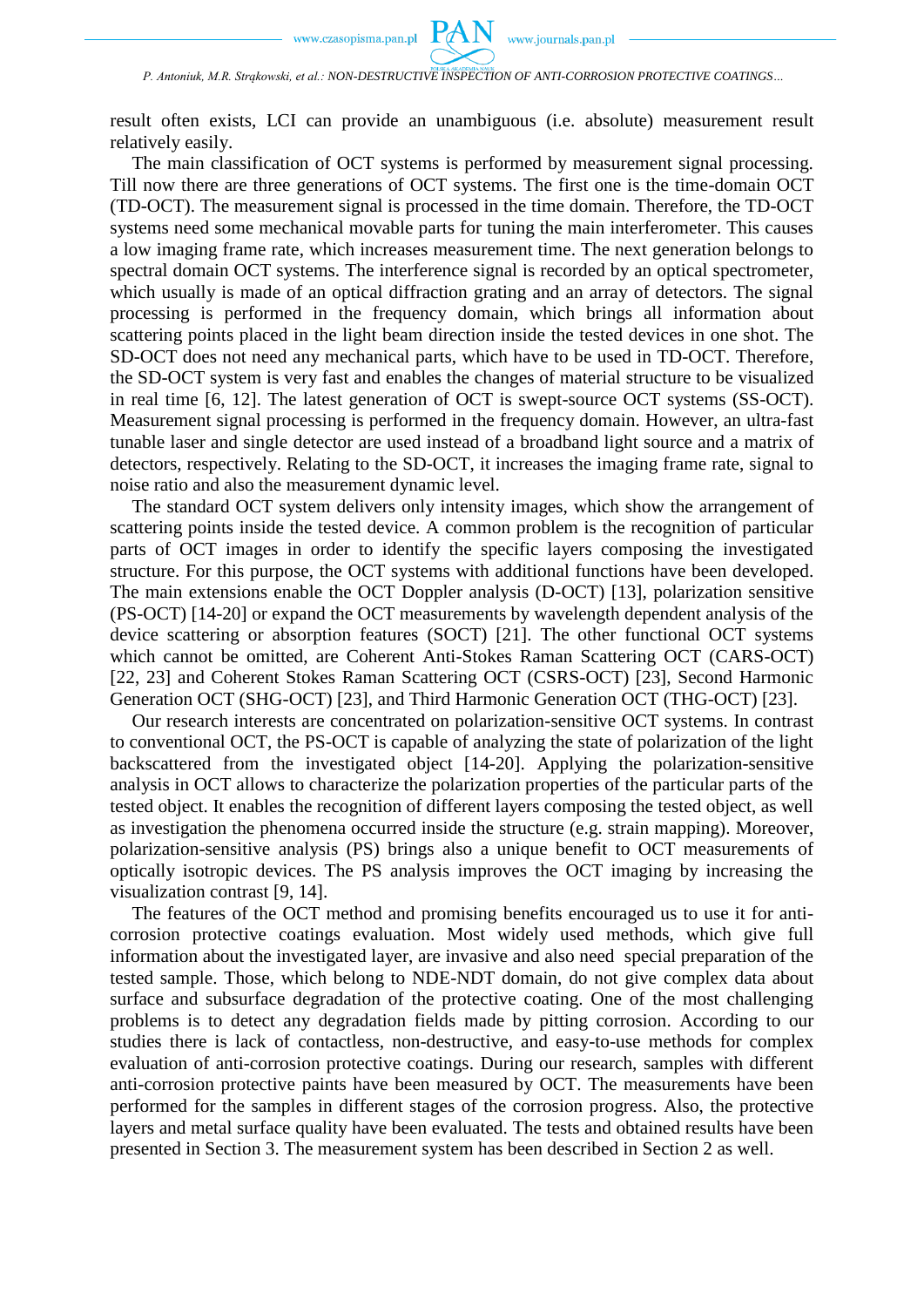### **2. OCT measurement system**



Fig. 1. The PS-OCT setup; PBS  $1\div 2$  – polarization beamsplitter, NPBS  $1\div 2$  – non-polarization beamsplitter, PP – dispersion compensation prism, P – polarization plate, λ/4 – quarter-wave plate, VP – variable wave plate; DUT – device under test.

The presented device (Fig. 1) is the polarization sensitive optical coherent tomography system (PS-OCT), which has been designed and developed in the Department of Metrology and Optoelectronics (Faculty of ETI) at Gdańsk University of Technology. The PS-OCT system gives intensity cross-sectional or volumetric images of the sample inner structure, as well as complete information about local changes of the birefringent features. The applied polarization-sensitive analysis increases the range of measured parameters and improves the visualization contrast of the images [24].

The designed system is based on the Michelson interferometer where a movable mirror driven by a piezo actuator is placed in the reference arm. Therefore, depth scanning, also known as A-scan, can be performed very fast. Combined with transversal scanning, the Ascan provides data for cross-sectional imaging. Referring to Fig. 1, the light from the ultrabroadband source is guided to the measurement interferometer. The backscattered light from the sample (DUT) and light reflected from the mirror are recombined and subsequently separated by the polarization beam splitter (PBS 1, PBS 2) into orthogonal components. They are recorded by two pairs of photodetectors (Fig. 1: Detector 1 and 3, Detector 2 and 4). In order to increase the signal to noise ratio, low noise balanced photodetectors have been used [14]. The OCT system features have been summarized in Table 1.

| Item                        | Value                                                   |
|-----------------------------|---------------------------------------------------------|
| Lateral scanning resolution | $10 \mu m$                                              |
| Depth scanning resolution   | $4 \mu m$                                               |
| Lateral scanning velocity   | $200 \mu m/s$                                           |
| Light source type           | Photonic crystal fibre source<br>(MenloSystems TB-1550) |
| Central wavelength          | 1550 nm                                                 |
| Optical spectral width      | $400 \text{ nm}$                                        |
| Emitted power of light      | $42 \text{ mW}$                                         |

Table 1. Features of the OCT system.

For the experiments, only the intensity OCT images were acquired. However, the range of measurements has been good enough to assess the usefulness of OCT method for the evaluation of anti-corrosion protective layers.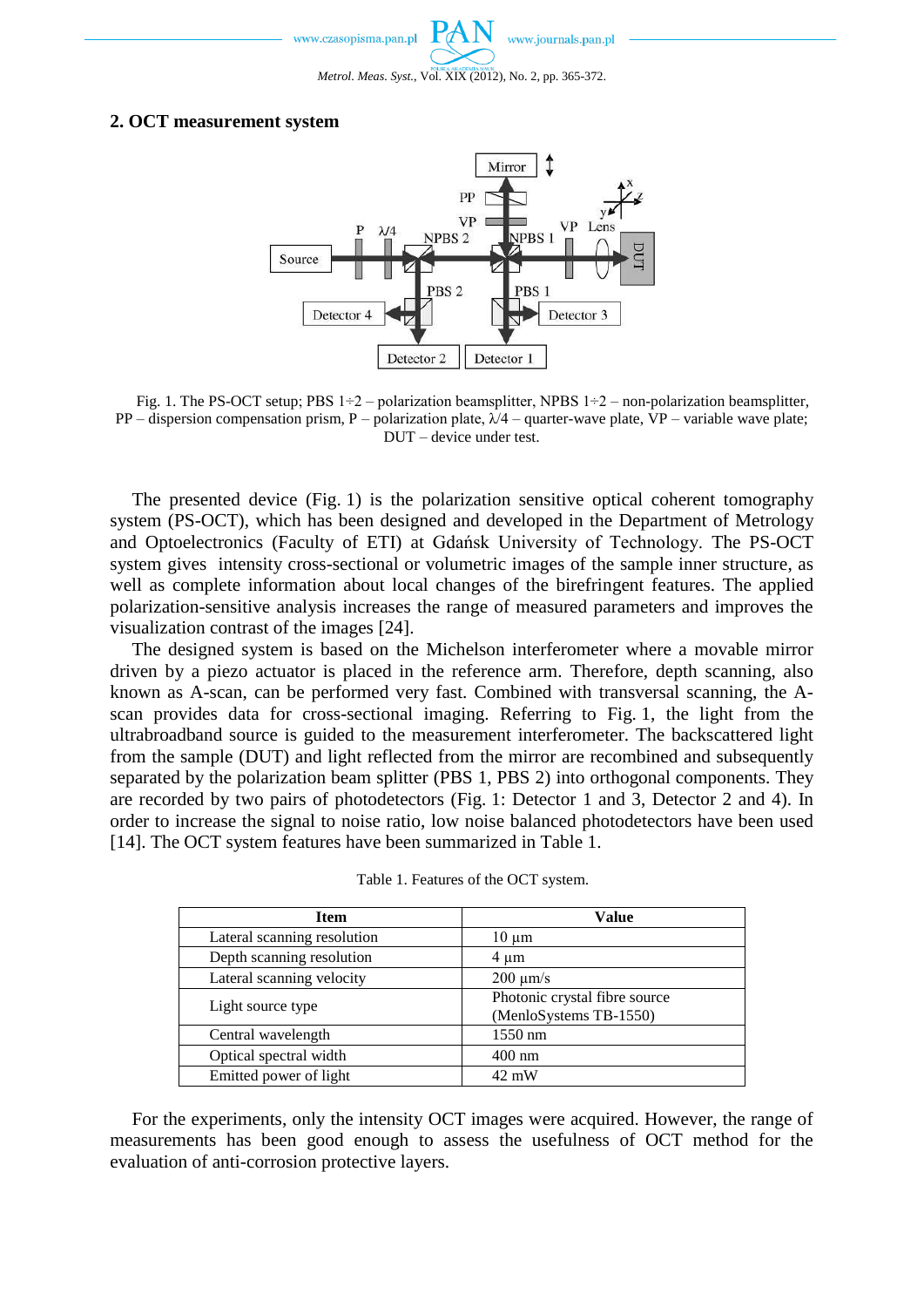*P. Antoniuk, M.R. Strąkowski, et al.: NON-DESTRUCTIVE INSPECTION OF ANTI-CORROSION PROTECTIVE COATINGS…*

#### **3. Tests and measurements**

During the research a series of tests were carried out with the aid of the OCT system. The main aim of the research was to assess the usefulness of the OCT method for evaluation of anti-corrosion protective paints. These tests included: (i) clean metal surface inspection, (ii) the protective coatings evaluation, (iii) and monitoring of the corrosion process. As tested protective coatings, acrylic and Hammerite paints were used. The experiment conditions and the tests results are shown in the next subsections.

### *3.1. Materials surface inspection*

The tests have been done in order to evaluate the state of the unprotected metal surface using OCT. A group of three steel samples with different stage of surface degradation were prepared. The measurements were carried out for samples with clean surface and with some surface corrosion products, as well as a sample with deep corrosion pits. The test results have been shown in Fig. 2, Fig. 3, and Fig. 4.



Fig. 2. Steel sample with clean surface; a) sample image, b) OCT cross-sectional image.



Fig. 3. Steel sample with surface eroded by corrosion process; a) sample image, b) OCT cross-sectional image.



Fig. 4. Steel sample with corrosion pits; a) sample image, b) OCT cross-sectional image.

For the clean sample a smooth profile of the sample surface is shown in the OCT image (Fig. 2b). However, for the rest of investigated samples, we can observe some roughness and pits appear at surfaces (Fig. 3b and Fig. 4b). The biggest corrosion pits were indicated by arrows. According to OCT measurements the biggest pits had a depth of 15 µm.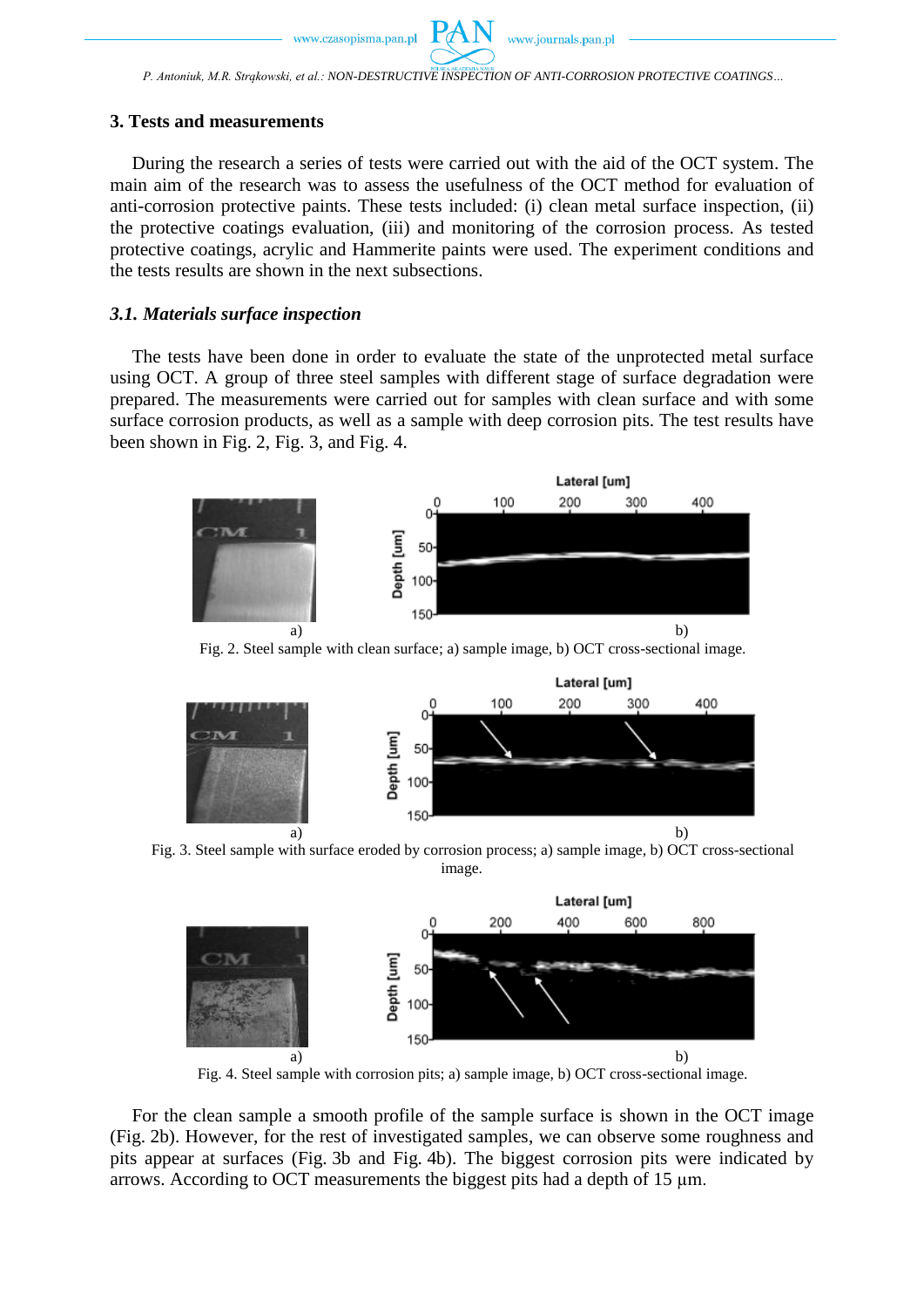

## *3.2. Investigation of anti-corrosion painted coatings*

The next task of the research was to evaluate the quality of the anti-corrosion protective painted coatings based on OCT measurements. For the tests the three steel samples with well prepared surfaces were covered by different protective coating. The first one was made by putting the acrylic paint, the second was covered by Hammerite paint. The last one was an example of multilayer coating made of lacquer. Such prepared samples were measured using the OCT system. The measurement results have been presented in Fig. 5, Fig. 6, and Fig. 7.



Fig. 5. Sample with acrylic paint coating; a) sample image, b) OCT cross-sectional image.



Fig. 6. Sample protected by Hammerite anti-corrosion coating after treatment by aggressive environment; a) sample image, b) OCT cross-sectional image.



Fig. 7. Sample with multiple coating; a) sample image, b) OCT cross-sectional image.

By analyzing the obtained results it is possible to determine the protective layers thickness, as well as detect the defects and inhomogeneities of the coatings. For example, taking under consideration the first sample (Fig.  $5 - a$  steel sample covered by acrylic paint) the measured thickness is about 40 µm. Its value is constant over whole measured area. Moreover, the protective coating is homogeneous. Comparing with the next sample (Fig. 6 – steel covered by Hammerite paint) it is definitely better performed. The Hammerite painted layer was deposited by using a paintbrush. Therefore, the layer thickness is not constant over the measured area.

The OCT measurements results obtained for the last sample have been presented in Fig. 7. This is the sample with the multilayer protective coating. In Fig. 7b one can recognize the particular lacquer layers. Even a defect like delamination can be seen. One of the areas, in which the delamination occurs, has been indicated in the Fig. 7b.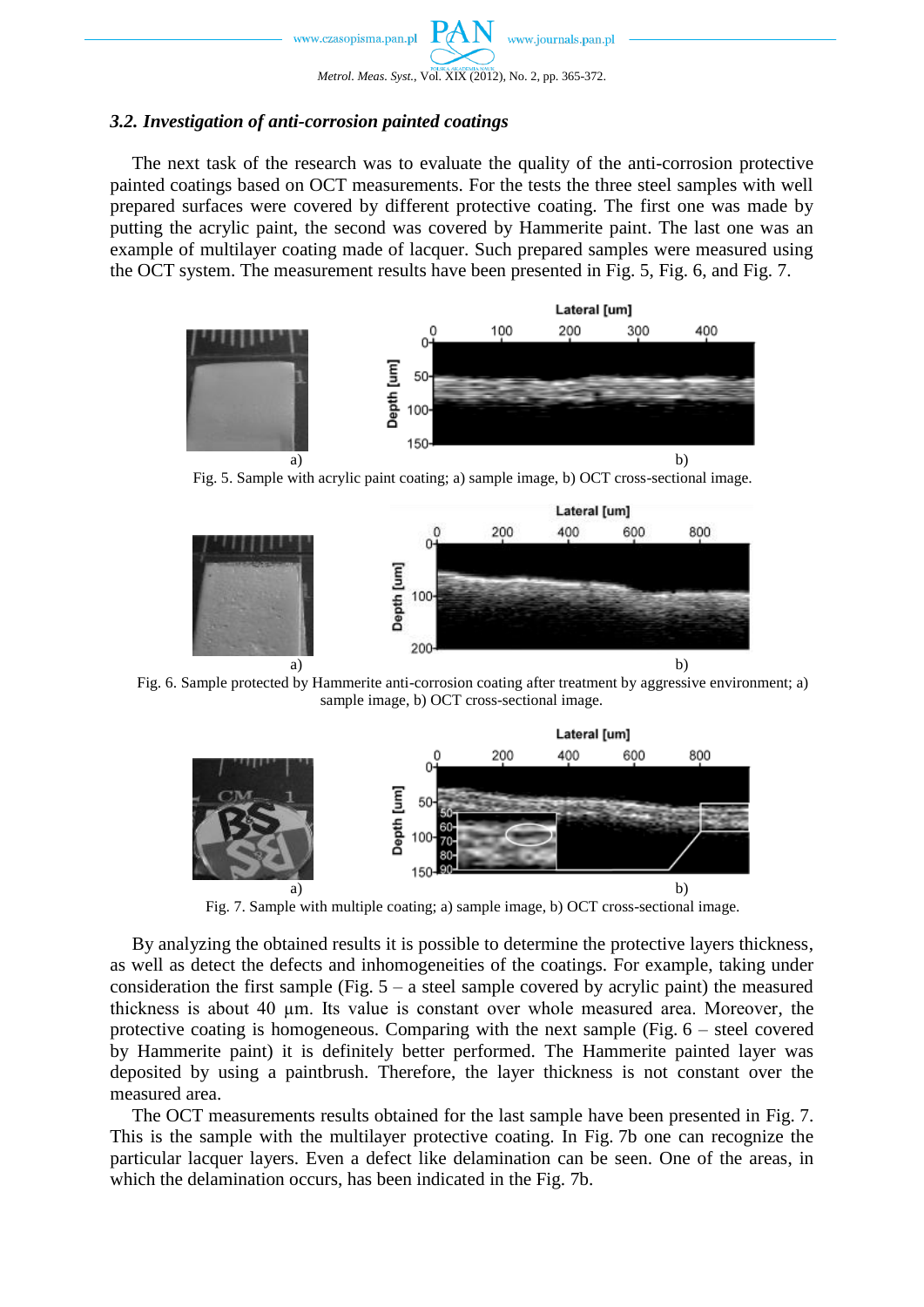#### *3.3. Corrosion monitoring*

The progress of the corrosion process was investigated by acquiring the OCT images for the sample with different stage of degradation. As the tested sample, the steel sample covered by acrylic protective coatings was used. In order to accelerate the corrosion rate the samples were put into concentrated nitric acid and concentrated hydrochloric acid (aqua regia), and then into sulfuric acid vapours.

Fig. 8 presents the sample before putting it into an aggressive environment. The OCT image (Fig. 8b) shows that there are no significant defects in surface and subsurface areas of the coatings. Under the influence of concentrated nitric acid and concentrated hydrochloric acid the structure of the coating was defected. Obtained results of cross-sectional OCT imaging are presented in Fig. 9b. Analyzing the protective coatings structure one can find same corrosion pits on the layer surface and also defects inside the investigated coatings. The biggest changes in the structure and defects have been highlighted in Fig. 9b. The last two pictures (Fig. 10) were made for a sample seriously damaged by the sulfuric acid vapours. The OCT image (Fig. 10b) expresses the range of corrosion damages, as well as its structure and shape.



Fig. 8. Sample with anti-corrosion coating; a) sample image, b) OCT cross-sectional image.



Fig. 9. Sample with anti-corrosion coating under the influence of aggressive environment; a) sample image, b) OCT cross-sectional image.



Fig. 10. Corrosive sample destruction; a) sample image, b) OCT cross-sectional image.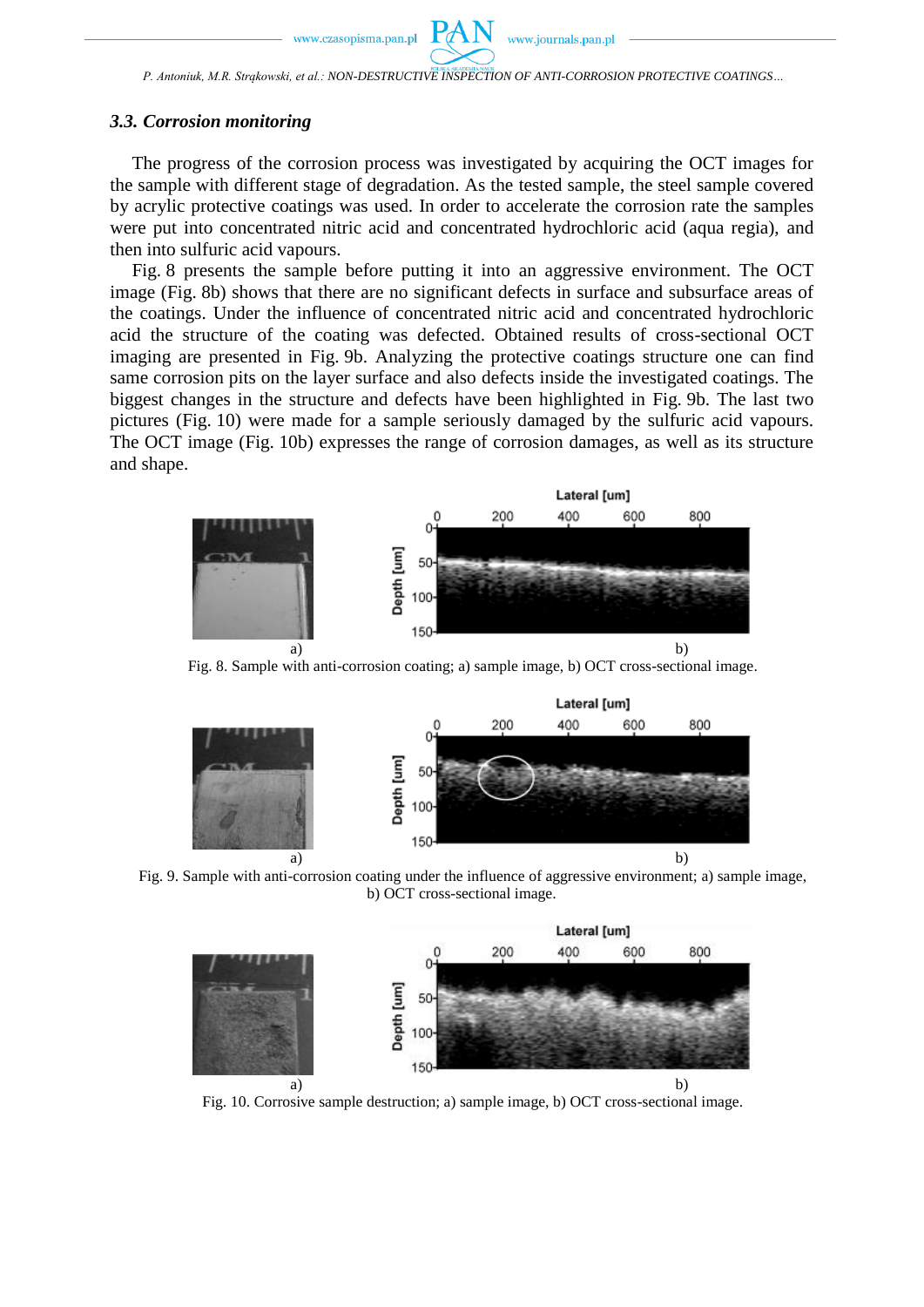## **4. Conclusions**

The experiment was carried out in order to assess the OCT ability for inspection of painted anti-corrosion protective coatings and corrosion progress monitoring. The tests were prepared for different anti-corrosion coatings. Obtained results show the usefulness of PS-OCT system for surface and subsurface defects examination of highly scattering materials like painted anticorrosion protective coatings. By the use of OCT, the surface profile of tested devices can be measured, as well as surface defects and pits can be determined, and also the inner structure of the object can be examined. Moreover, the measurements can be carried out in situ without special preparation of tested devices. Unique features of OCT, like non-destructive and non-contact measurements, high measurement resolution, high application potential, can make this system an interesting tool for inspection of anti-corrosion coatings and corrosion monitoring.

### **Acknowledgements**

The authors would like to thank Mr. Marek Sienkiewicz from Gdańsk University of Technology for the technological support and valuable technical consultations.

This study was partially supported by the Polish Ministry of Science and Higher Education under the grant No. N N515 335636, and DS programs of the Faculty of Electronics, Telecommunications and Informatics, Gdańsk University of Technology.

### **References**

- [1] Weckenmann, A., Bernstein, J. (2010). Optical multi-sensor metrology for extruded profiles. *Metrol. Meas. Syst.*, 17(1), 47-54.
- [2] Zawada-Tomkiewicz, A., Ściegienka, R. (2011). Monitoring of a micro-smoothing process with the use of machined surface images. *Metrol. Meas. Syst.*, 18(3), 419-428.
- [3] Zawada-Tomkiewicz, A. (2011). Estimation of surface roughness parameter based on machined surface image. *Metrol. Meas. Syst.*, 17(3), 493-504.
- [4] Fercher, A.F., Drexler, W., Hitzenberg, C.K. (2003). Optical coherence tomography-principles and applications. *Rep. Prog. Phys.*, 66, 239-303.
- [5] Wiesauer, K., Pircher, M., Götzinger, E. (2005). En-face scanning optical coherence tomography with ultra-high resolution for material investigation. *Opt. Express*, 13(3), 1015-1024.
- [6] Wojtkowski, M., Leitgeb, R., Kowalczyk, A., Bajraszewski, T., Fercher, A.F. (2002). In vivo human retinal imaging by Fourier domain optical coherence tomography. *J. Biomed. Opt.*, 7(3), 457.
- [7] Fujimoto, J.G., Pitris, C., Boppart, S.A., Brezinski, M.E. (2000). Optical coherence tomography: an emerging technology for biomedical imaging and optical biopsy. *Neoplasia*, 2(1-2), 9-25.
- [8] Fujimoto, J.G., Brezinski, M.E., Tearney, G.J., Boppart, S.A., Bouma, B., Hee, M.R., Southern, J.F., Swanson, E.A. (1995). Optical biopsy and imaging using optical coherence tomography. *Nature Med.*, 1(9), 970-972.
- [9] Stifter, D. (2007). Beyond biomedicine: a review of alternative applications and developments for optical coherence tomography. *Appl. Phys. B*, 88(3), 337-357.
- [10] Wiesauer, K., Pirchen, M., Gotzinger, E., Hitzenberger, C.K. (2007). Investigation of glass–fibre reinforced polymers by polarisation-sensitive, ultra-high resolution optical coherence tomography: Internal structures, defects and stress. *Composites Science and Technology*, 67(15-16), 3051-3058.
- [11] Bashkansky, M., Duncan, M.D., Kahn, M., Lewis III, D., Reintjes, J. (1997). Subsurface defect detection in ceramics by high-speed high-resolution optical coherent tomography. *Opt. Lett.*, 22(1), 61-63.
- [12] Targowski, P., Rouba, B., Góra, M., Tymańska-Widmer, L., Marczak, J., Kowalczyk, A. (2008). Optical Coherence Tomography in Art Diagnostics and Restoration. *Appl. Phys. A*, 92(1), 1-9.